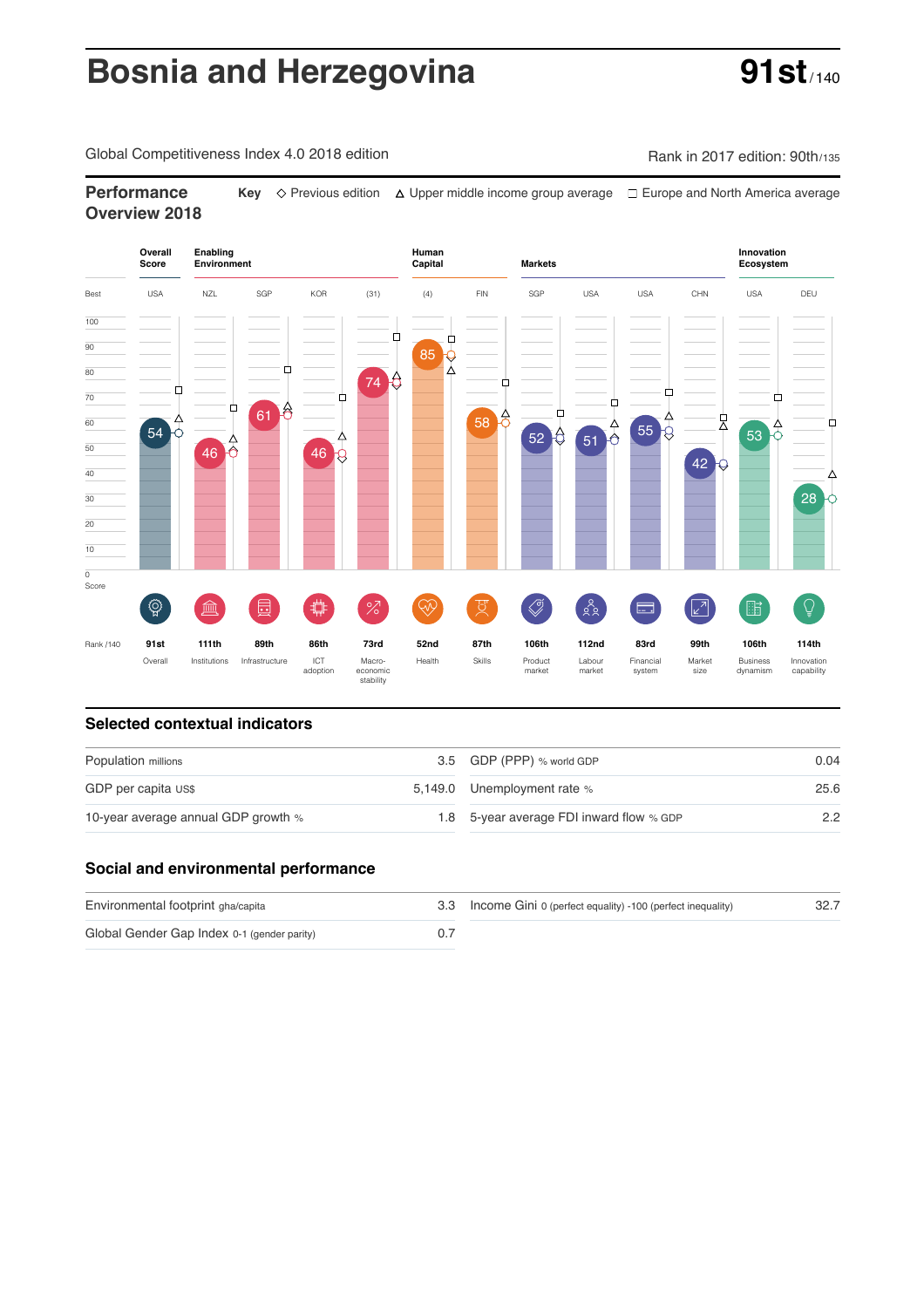# **Bosnia and Herzegovina 91st**/140

| <b>Index Component</b>                                                                                  | Value                    | Score *                            | Rank/140  | <b>Best Performer</b>                |
|---------------------------------------------------------------------------------------------------------|--------------------------|------------------------------------|-----------|--------------------------------------|
| 寙<br>Pillar 1: Institutions 0-100 (best)                                                                | $\overline{a}$           | 45.6 ↓                             | 111       | <b>New Zealand</b>                   |
| 1.01 Organized crime 1-7 (best)                                                                         | 4.2                      | 53.1 $\uparrow$                    | 103       | Finland                              |
| 1.02 Homicide rate /100,000 pop.                                                                        | 1.3                      | $97.4$ ↑                           | 42        | Multiple (9)                         |
| 1.03 Terrorism incidence 0 (very high) -100 (no incidence)                                              | 99.9                     | $99.9$ 1                           | 64        | Multiple (24)                        |
| 1.04 Reliability of police services 1-7 (best)                                                          | 3.5                      | 41.3 $\sqrt{ }$                    | 109       | Finland                              |
| 1.05 Social capital 0-100 (high)                                                                        | n/a                      | 53.0 $\uparrow$                    | n/a       | Australia                            |
| 1.06 Budget transparency 0-100 (best)                                                                   | 50.0                     | $50.0 =$                           | 77        | Multiple (2)                         |
| 1.07 Judicial independence 1-7 (best)                                                                   | 2.4                      | 23.5 $\sqrt{ }$                    | 124       | Finland                              |
| 1.08 Efficiency of legal framework in challenging regulations 1-7 (best)                                | 1.8                      | 13.8 $\sqrt{ }$                    | 137       | Finland                              |
| 1.09 Freedom of the press 0-100 (worst)                                                                 | 27.4                     | 72.6 ↑                             | 50        | Norway                               |
| 1.10 Burden of government regulation 1-7 (best)                                                         | 2.2                      | 19.8 ↓                             | 135       | Singapore                            |
| 1.11 Efficiency of legal framework in settling disputes 1-7 (best)                                      | 2.2                      | 19.6 ↓                             | 134       | Singapore                            |
| 1.12 E-Participation Index 0-1 (best)                                                                   | 0.43                     | 43.3 $\sqrt{ }$                    | 109       | Multiple (3)                         |
| 1.13 Future orientation of government 1-7 (best)                                                        | 2.1                      | 18.7 $\sqrt{ }$                    | 137       | Singapore                            |
| 1.14 Incidence of corruption 0-100 (best)                                                               | 38.0                     | 38.0 ↓                             | 77        | New Zealand                          |
| 1.15 Property rights 1-7 (best)                                                                         | 3.3                      | 37.9 个                             | 130       | Finland                              |
| 1.16 Intellectual property protection 1-7 (best)                                                        | 2.9                      | $32.3 +$                           | 135       | Finland                              |
| 1.17 Quality of land administration 0-30 (best)                                                         | 12.5                     | $41.7 =$                           | 89        | Singapore                            |
| 1.18 Strength of auditing and reporting standards 1-7 (best)                                            | 3.4                      | 40.4 $\uparrow$                    | 129       | Finland                              |
| 1.19 Conflict of interest regulation 0-10 (best)                                                        | 4.7                      | $47.0 =$                           | 106       | Multiple (2)                         |
| 1.20 Shareholder governance 0-10 (best)                                                                 | 7.0                      | $70.0 =$                           | 24        | Kazakhstan                           |
| 員<br>Pillar 2: Infrastructure 0-100 (best)                                                              | $\overline{\phantom{0}}$ | 60.7 $\downarrow$                  | 89        | Singapore                            |
| 2.01 Road connectivity index 0-100 (best)                                                               | 49.2                     | $49.2 =$                           | 93        | <b>United States</b>                 |
| 2.02 Quality of roads 1-7 (best)                                                                        | 2.8                      | $30.2 +$                           | 117       | Singapore                            |
| 2.03 Railroad density km of roads/square km                                                             | 19.9                     | $49.7 =$                           | 39        | Multiple (20)                        |
| 2.04 Efficiency of train services 1-7 (best)                                                            | 2.1                      | 18.6 ↓                             | 113       | Switzerland                          |
| 2.05 Airport connectivity score                                                                         | 8,944.1                  | $30.9$ 1                           | 98        | Multiple (8)                         |
| 2.06 Efficiency of air transport services 1-7 (best)                                                    | 3.3                      | 37.7 ↑                             | 122       | Singapore                            |
| 2.07 Liner Shipping Connectivity Index 0-157.1 (best)                                                   | n/a                      | n/a                                | n/a       | Multiple (4)                         |
| 2.08 Efficiency of seaport services 1-7 (best)                                                          | 2.0                      | 16.2 $\sqrt{ }$                    | 134       | Singapore                            |
| 2.09 Electrification rate % pop.                                                                        | 100.0                    | $100.0 =$                          | 1         | Multiple (66)                        |
| 2.10 Electric power transmission and distribution losses % output                                       | 10.3                     | 93.4 $\sqrt{ }$                    | 66        | Multiple (9)                         |
| 2.11 Exposure to unsafe drinking water % pop.                                                           | 7.8                      | $94.1 \text{ } \Upsilon$           | 49        | Multiple (23)                        |
| 2.12 Reliability of water supply 1-7 (best)                                                             | 4.2                      | 54.1 $\sqrt{ }$                    | 96        | Switzerland                          |
| O<br>Pillar 3: ICT adoption 0-100 (best)                                                                |                          | 45.8 ↑                             | 86        | Korea, Rep.                          |
| 3.01 Mobile-cellular telephone subscriptions /100 pop.                                                  | 98.1                     | 81.7 $\uparrow$                    | 103       | Multiple (68)                        |
| 3.02 Mobile-broadband subscriptions /100 pop.                                                           | 43.4                     | n/a                                | 104       | <b>United Arab Emirates</b>          |
| 3.03 Fixed-broadband Internet subscriptions /100 pop.                                                   | 18.9                     | 37.8 个                             | 50        | Switzerland                          |
| 3.04 Fibre Internet subscriptions /100 pop.                                                             | 0.0                      | n/a                                | 96        | Korea, Rep.                          |
| 3.05 Internet users % pop.                                                                              | 60.3                     | 60.3 $\uparrow$                    | 66        | Iceland                              |
| ℅<br>Pillar 4: Macroeconomic stability 0-100 (best)                                                     | $\overline{\phantom{0}}$ | 74.4 ↑                             | 73        | Multiple (31)                        |
| 4.01 Inflation annual % change                                                                          | 0.1                      | 98.8 个                             | 80        | Multiple (74)                        |
| 4.02 Debt dynamics 0-100 (best)                                                                         | 50.0                     | $50.0 =$                           | 64        | Multiple (36)                        |
| Qv<br>Pillar 5: Health 0-100 (best)                                                                     | Ĭ.                       | $85.3$ ^                           | 52        | Multiple (4)                         |
| 5.01 Healthy life expectancy years                                                                      | 67.3                     | 85.3 个                             | 51        | Multiple (4)                         |
|                                                                                                         |                          |                                    |           |                                      |
| 文<br>Pillar 6: Skills 0-100 (best)                                                                      | $\overline{\phantom{0}}$ | 57.5 $\sqrt{ }$                    | 87        | Finland                              |
| 6.01 Mean years of schooling Years                                                                      | 9.0                      | $60.0 =$                           | 74        | Finland                              |
| 6.02 Extent of staff training 1-7 (best)                                                                | 3.0                      | 33.8 $\sqrt{ }$                    | 133       | Switzerland                          |
| 6.03 Quality of vocational training 1-7 (best)                                                          | 3.1                      | $35.7 +$                           | 129       | Switzerland                          |
| 6.04 Skillset of graduates 1-7 (best)                                                                   | 3.2                      | 36.0 $\sqrt{ }$                    | 133       | Switzerland                          |
| 6.05 Digital skills among population 1-7 (best)                                                         | 3.8                      | 47.1 ↑                             | 88        | Sweden                               |
| 6.06 Ease of finding skilled employees 1-7 (best)                                                       | 3.3                      | $38.1 +$                           | 130       | United States                        |
| 6.07 School life expectancy Years                                                                       | 14.2                     | $78.9 =$                           | 68        | Multiple (9)                         |
| 6.08 Critical thinking in teaching 1-7 (best)<br>6.09 Pupil-to-teacher ratio in primary education Ratio | 2.5<br>17.3              | 24.5 $\sqrt{ }$<br>81.8 $\sqrt{ }$ | 130<br>58 | <b>United States</b><br>Multiple (6) |
|                                                                                                         |                          |                                    |           |                                      |